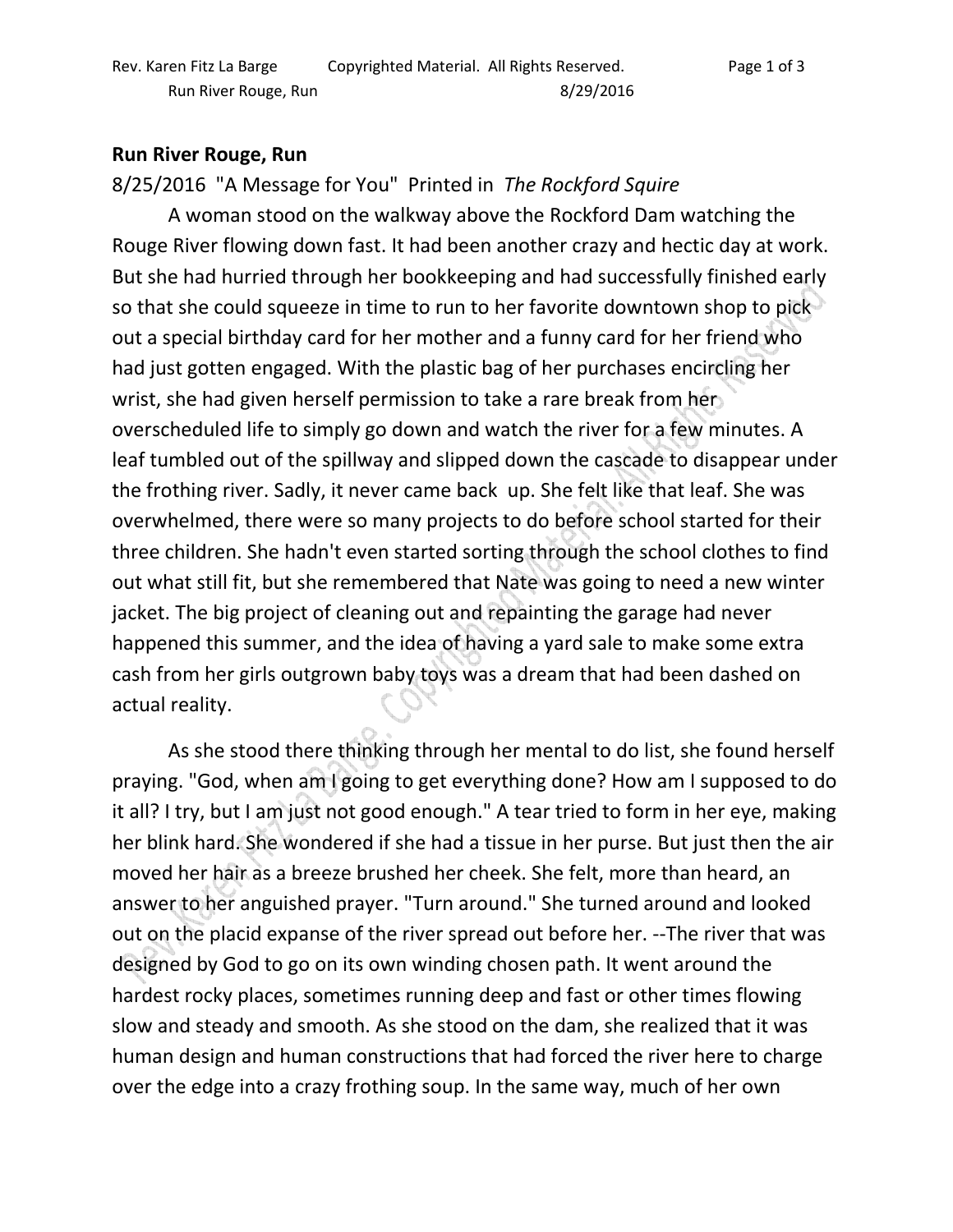anxiety was caused by her own super high self imposed expectations. She demanded too much of herself. She wanted to do it all and be it all. But there was no way she could ever do it all if she always kept adding more unrealistic expectations to her "to do" list.

As she stood there on the dam and turned her life back over to God, she felt a sense of peace come over her. --She didn't need to have it all or do it all. She just needed to get her priorities straight: Love God, and love others while loving herself. The rest was all just extras. With God's help, she WAS enough. --Enough to do the actually important stuff anyway. With her plastic bag of cards swinging, she turned and walked off the dam to head back to her car and to her wonderful and glorious life. She felt like making her grandma's meatloaf recipe for supper. The kids had been asking for it. As she stepped down the sidewalk she didn't see the leaf finally pop up to the surface from where it had been pinned on the river bottom. The leaf nodded in the sun, happy in its freedom and then floated away out of sight, fully engaged in its own journey. It was all going to be downstream from here.

*Rev. Karen Fitz La Barge is the new pastor at North Kent Presbyterian Church. She loves roses, chocolate, a good book with a cup of tea and obscure board games. She is eager to meet people and to learn more about Rockford as well as to capture more Pokémon for team Mystic. Learn more about her at:* 

*NorthKentPresbyterianchurch.com*